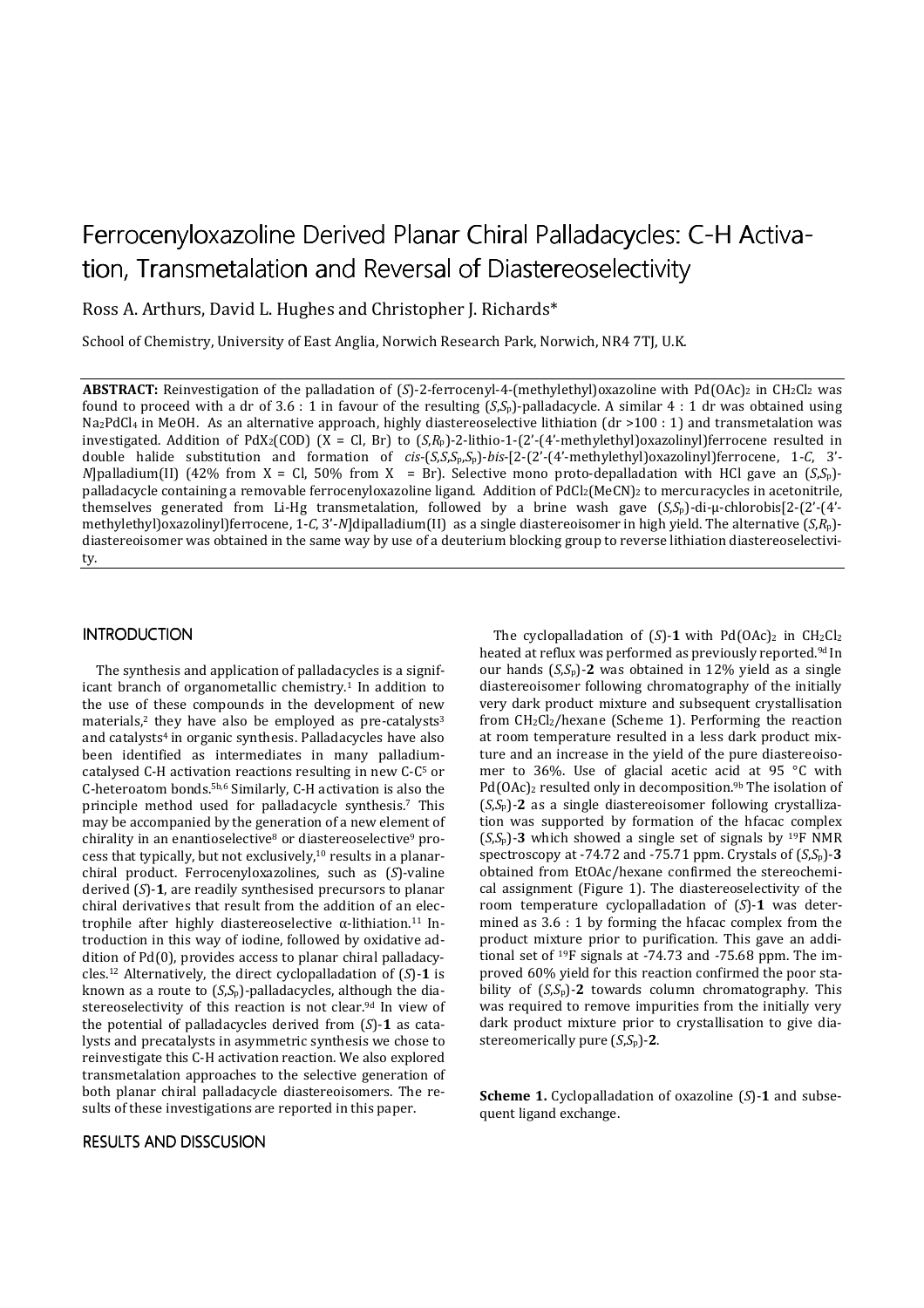

**Figure 1**. X-ray structure of (*S*,*S*p)-**3**. Hydrogens omitted for clarity. Structure depicted is one of four molecules contained in the unit cell. Principal bond lengths [Å] include: C(1)-Pd(1) 1.955(4), N(1)-Pd(1) 2.025(3), O(1)-Pd(1) 2.099(3), O(2)- Pd(1) 2.025(3). Principal bond angles [°] include: C(1)-Pd(1)- N(1) 80.87(14), O(1)-Pd(1)-O(2) 92.40(10). Thermal ellipsoids are drawn at the 50% probability level. Flack parameter  $= -0.007(5)$ .

We next investigated the cyclopalladation of (*S*)-**1** using Na2PdCl4 in methanol at room temperature. The chloride bridged palladacycle (*S*,*S*p)-**4** was obtained in 42% yield as a single diastereoisomer after chromatography. In contrast to  $(S, S_p)$ -2, its chloride-bridged congener  $(S, S_p)$ -4 resulted in less decomposition during column chromatography. Crystals of  $(S, S_p)$ -4 suitable for X-ray crystallography were obtained from  $CH_2Cl_2/h$ exane showing that in this phase the dimer  $(S, S_p)$ -4 is in the *trans* configuration (Figure 2 with t*rans* referring to the opposite orientation of the bidentate CN ligands about the  $Pd_2Cl_2$  core). In contrast, examination of these crystals by 1H NMR spectroscopy in  $CDCl<sub>3</sub>$  revealed a 1.7 : 1 ratio of isomers, although the identity of the major dimer as *cis* or *trans* could not be determined.

The configuration of  $(S,S_p)$ -4 was further confirmed by generating this complex by ligand exchange from (*S*,*S*p)-**2**

on reaction with LiCl in  $H<sub>2</sub>O/ace$ tone. Additionally, reaction of Na(hfacac) with (*S*,*S*p)-**4**, gave (*S*,*S*p)-**3** in a quantitative yield. The selectivity of the cyclopalladation reaction with Na<sub>2</sub>PdCl<sub>4</sub> was determined by omitting the chromatography step prior to reaction with Na(hfacac), and this gave a 4 : 1 mixture of diastereoisomers. The chloride bridged palladacycle (*S*,*S*p)-**4** was also obtained after room temperature palladation with Pd(OAc)2, acetate/chloride ligand exchange, and subsequent column chromatography. In addition to  $(S,S_n)$ -4 (36%), and its diastereoisomer  $(S,R_n)$ -5 (14%), this method also gave the oxazoline coordinated palladium chloride adduct (*S*,*S*)-**6** (14%). Lower yields of  $(S, S_p)$ -4 (22%) and  $(S, R_p)$ -5 (10%) were obtained when the initial cyclopalladation step with Pd(OAc)<sub>2</sub> was carried out at 40 °C, as a result of cyclopalladation product decomposition under these conditions. Analysis of (*S*,*S*)-**6** by X-ray crystallography revealed two rotameric structures in the unit cell (Figure 3), these being also present in solution in a 1 : 1 ratio, as determined by 1H NMR spectroscopy in  $MeCN-<sub>13</sub>$ 



**Figure 2**. X-ray structure of (*S*,*S*p)-**4**. Hydrogens omitted for clarity. Principal bond lengths [Å] include: C(1)-Pd(1) 1.948(3), N(1)-Pd(1) 2.048(2), Cl(1)-Pd(1) 2.4636(8), Cl(2)- Pd(1) 2.3130(7). Principal bond angles [°] include: C(1)- Pd(1)-N(1) 80.27(11), Cl(1)-Pd(1)-Cl(2) 88.56(2). Principal torsion angle [°]: C(1)-Pd(1)-Cl(2)-Pd(2) -160.20. Thermal ellipsoids are drawn at the 50% probability level. Flack parameter =  $-0.005(6)$ .

In light of the modest diastereoselectivity of direct cyclopalladation, and the relatively low yields obtained after purification, we chose to explore an alternative transmetalation approach following initial highly diastereoselective lithiation.13 This was achieved by the addition of *s*-BuLi to (*S*)-**1** in diethyl ether in the presence of TMEDA (Scheme  $2$ ).<sup>11a</sup> Subsequent addition of a solution of PdBr<sub>2</sub>(COD) in THF at  $0 \text{ }^{\circ}$ C, and warming to room temperature, resulted in lithium-palladium transmetalation occurring twice and formation of complex (*S*,*S*,*S*p,*S*p)-**7** in 50% yield. The same product was obtained in 42% yield using the same procedure with PdCl2(COD). Crystals of complex (*S*,*S*,*S*p,*S*p)-**7** were obtained from a concentrated sample in chloroform and the *cis* configuration determined by X-ray crystallog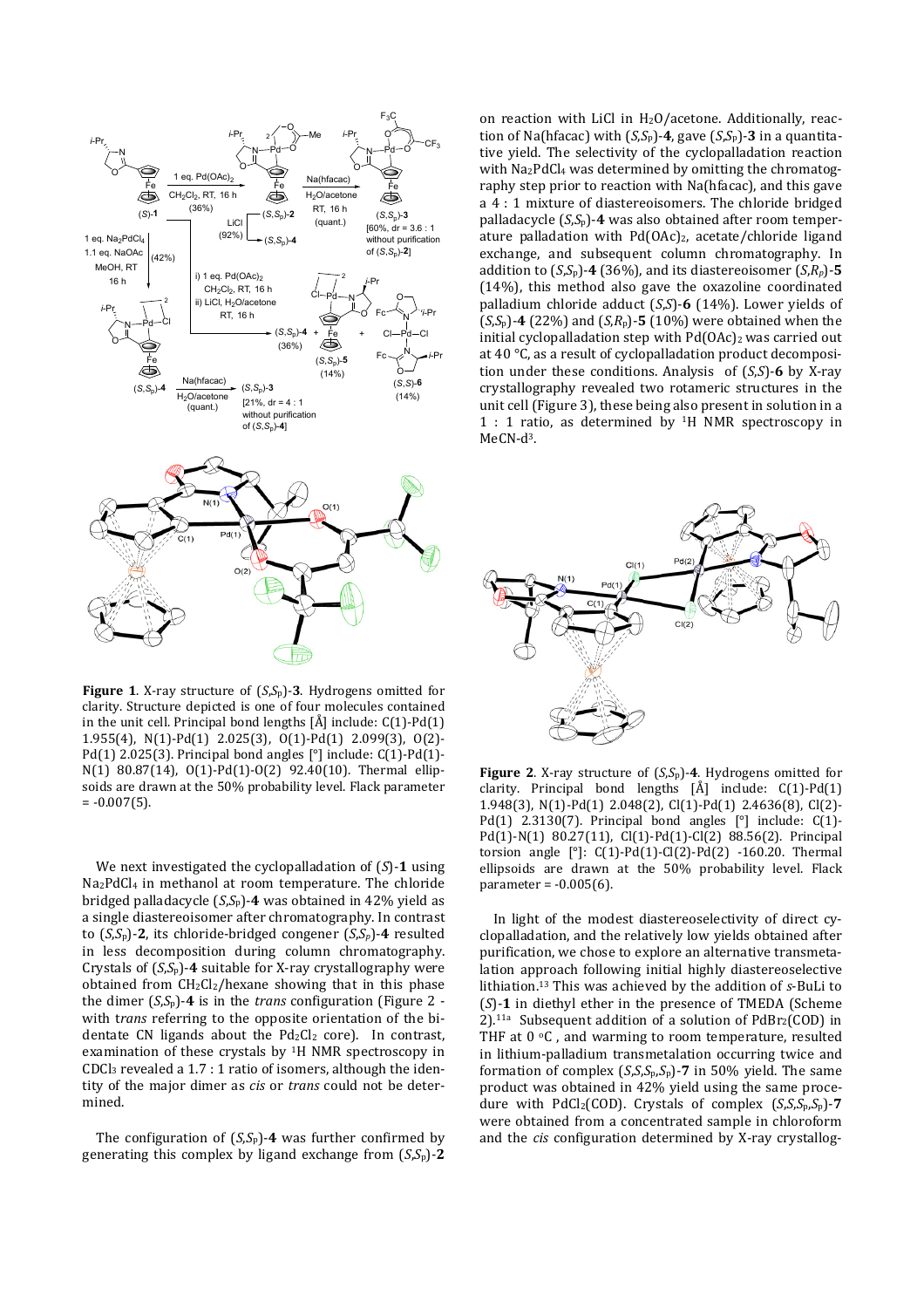raphy (Figure 4). The *cis* configuration is, at least in part, a consequence of the *S*,*S*p configured ligands, as the alternative *trans* arrangement would result in an steric clash between the *iso-*propyl and iron-cyclopentadienyl moieties.



**Figure 3**. X-ray structures of (*S*,*S*)-**6**. Hydrogens omitted for clarity. Principal torsion angles [°] include: Cl(1)-Pd(1)-N(1)- C(1) -79.48, Cl(1)-Pd(1)-N(2)-C(2) 69.43, Cl(1')-Pd(1')-N(1')- C(1') 67.55, Cl(1')-Pd(1')-N(2')-C(2') 74.22. Thermal ellipsoids are drawn at the 50% probability level. Flack parameter = - 0.003(9).

**Scheme 2.** Use of lithium-palladium transmetalation for the synthesis of palladacycles derived from (*S*)-**1**.



In an attempt to add selectively a single ferrocenyloxazoline unit to palladium, zinc chloride was added to the reaction after diastereoselective lithiation to generate, by transmetalation, the corresponding ferrocenylzinc intermediate. We reasoned that its lower reactivity would reduce the likelihood of double addition, but instead after addition of PdCl2(MeCN)2 only (*S*,*S*,*S*p,*S*p)-**7** was again isolated. The absence from these reactions of any evidence for the formation of  $(S, S_p)$ -4 suggests that the second M to Pd (M = Li or Zn) transmetalation reaction is faster than the first, an outcome consistent with the high *trans-*effect of the anionic ferrocenyl anion ligand.<sup>14</sup>



**Figure 4**. X-ray structure of (*S*,*S*,*S*p,*S*p)-**7**. Hydrogens omitted for clarity. Structure depicted is one of two molecules contained in the unit cell. Principal bond lengths [Å] include: C(1)-Pd(1) 1.995(6), N(1)-Pd(1) 2.148(4). Principal bond angles [°] include: C(1)-Pd(1)-N(1) 81.09(19), C(1)-Pd(1)- C(2) 95.8(3), N(1)-Pd(1)-N(2) 102.5(2). Thermal ellipsoids are drawn at the 50% probability level. Flack parameter = - 0.021(9).

Addition of one equivalent of  $2M$  HCl in Et<sub>2</sub>O to a solution of  $(S, S, S_p, S_p)$ -7 in dichloromethane resulted in mono proto-depalladation and formation of palladacycle (*S*,*S*,*S*p)- **8** (Scheme 2). Mono proto-depalladation also took place when (*S*,*S*,*S*p,*S*p)-**7** was added to biphasic 1.6M HCl<sub>(aq)</sub>/dichloromethane. After shaking, separation and evaporation gave  $(S,S,S_p)$ -8. The identity of this complex was confirmed by the addition of two equivalents of (*S*)-**1** to one equivalent of (*S*,*S*p)-**4** in an NMR tube, confirming that oxazoline addition to the chloride-bridged dimer is essentially irreversible. The oxazoline ligand could be removed partially by reaction with Na(hfacac) over a 48 hour period, giving a conversion of 60% and an isolated 25% yield of (*S*,*S*p)-**3**. Thus overall, lithium-palladium transmetalation is a viable route to planar chiral palladacycles, albeit that the initially formed bispalladacycle requires subsequent proto-demetalation and ligand exchange to generate non-palladacycle/ferrocenyloxazoline based coordination sites.

We recently reported the synthesis of planar chiral iridacycles by transmetalation with mercury substituted planar chiral ferrocenyloxazolines.<sup>15</sup> One benefit of this route is that the stable mercury species can be synthesised and where needed purified to give a single diastereoisomer, leading in turn to a single diastereoisomer of transmetalation product. With this in mind we first attempted the synthesis of  $(S, S_p)$ -4 utilizing this methodology. Mercuracycle (*S*,*S*p)-**9** was synthesised as reported previously with an improved yield of 73% (see supporting information). This was then used in conjunction with  $PdCl<sub>2</sub>(MeCN)<sub>2</sub>$  under different conditions in the attempted synthesis of  $(S, S_p)$ -4 (Table 1 – see supporting information for a full list of palladium sources and conditions investigated).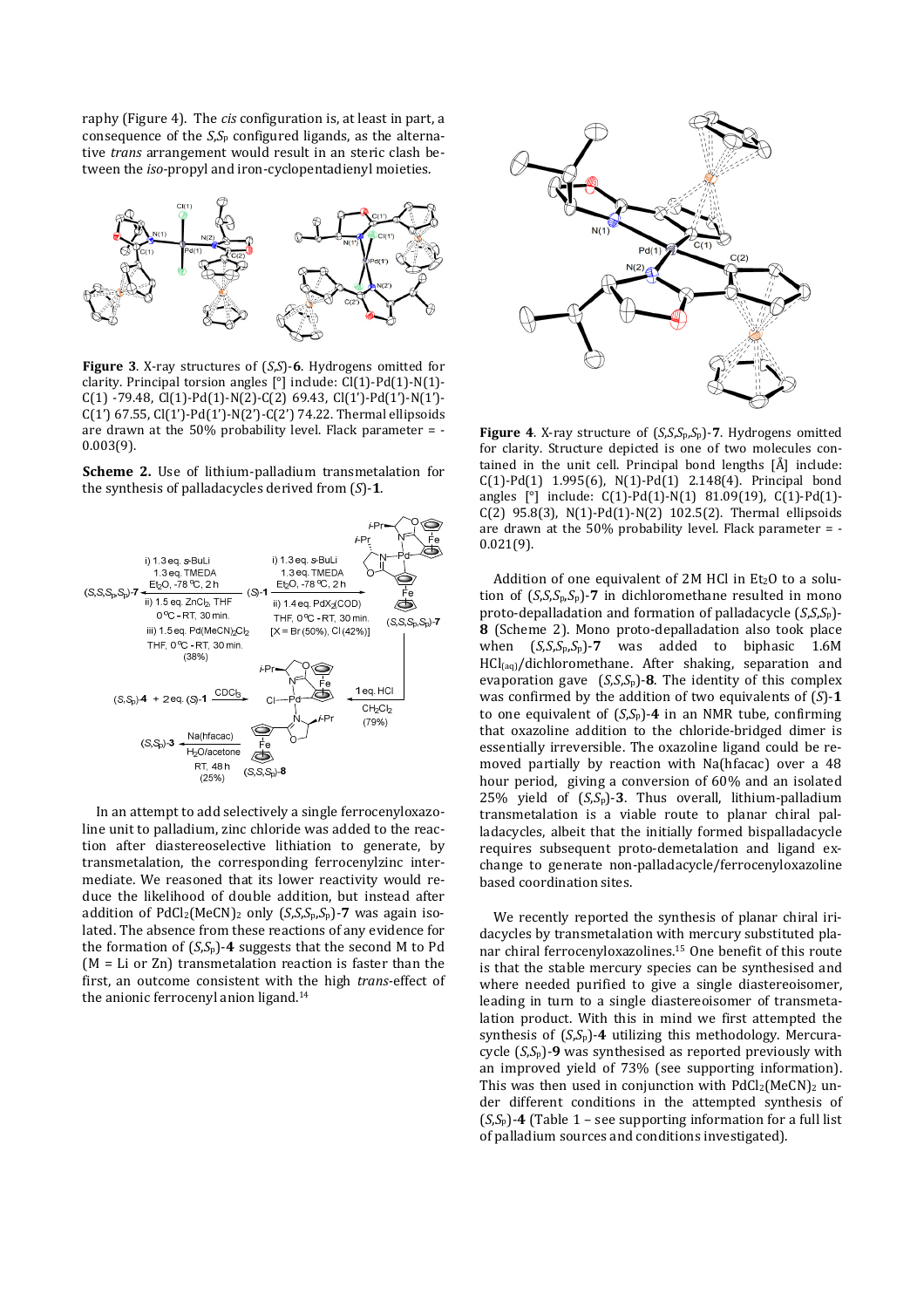Table 1. Towards the synthesis of  $(S, S_p)$ -4 by **transmetalation with (***S***,***S***p)-9.** 

| Entry | Solvent                         | Temperature<br>(°C) | Major Product<br>(vield) <sup>a</sup> |
|-------|---------------------------------|---------------------|---------------------------------------|
| 1     | CH <sub>2</sub> Cl <sub>2</sub> | 40                  | $(S, S, S_p, S_p) - 10^b$             |
| 2     | Acetone                         | 56                  | $(S,S_p)$ -4 (48%) <sup>b</sup>       |
| 3     | MeCN                            | 60                  | $(S, S, S_p, S_p)$ -10 <sup>b</sup>   |
| 4     | Acetone <sup>c</sup>            | 56                  | $(S,S_p,S_p)$ -10                     |
| 5     | Acetone <sup>d</sup>            | rt                  | $(S,S_p)$ -11 <sup>b,e</sup>          |
| 6     | MeCN <sup>d,f</sup>             | rt                  | $(S,S_p)$ -11 (95%)                   |
| 7     | MeCN <sub>d,fg</sub>            | rt                  | $(S,S_p)$ -4 (95%)                    |

All reactions were carried out with 1 eq. of  $PdCl_2(MeCN)_2$ with a reaction time of 16 hours unless otherwise stated. <sup>a</sup>Yield of (*S*,*S*,*S*p,*S*p)-**10** not determined. bFormation of Pd black observed. cAddition of 10 eq. of TBAC. dReaction time reduced to 1 hour. eYield not determined. <sup>f2</sup> eq. of PdCl<sub>2</sub>(MeCN)<sub>2</sub> used. <sup>g</sup>Reaction followed immediately by a brine wash.

**Scheme 3. Transmetalation products utilising (***S***,***S***p)-9.** 



An initial series of reactions with CH<sub>2</sub>Cl<sub>2</sub>, acetone or MeCN as solvent heated at reflux resulted in palladium black formation (entries 1-3). The desired palladacycle (*S*,*S*p)-**4** was obtained as a single diastereoisomer in 48% yield in acetone (entry 2), the other reactions resulting only in adduct (*S*,*S*,*S*p,*S*p)-**10** (Scheme 3). The identity of  $(S, S, S_p, S_p)$ -10 was revealed initially by the similarity of its <sup>1</sup>H NMR spectrum to that of (*S*,*S*)-**6**, in particular by both complexes displaying signals corresponding to a 1 : 1 ratio of rotamers. Furthermore, (*S*,*S*,*S*p,*S*p)-**10** was prepared with a yield of 44% by addition of  $PdCl_2$  to a solution of  $(S,S_p)$ -9 in 3 : 2 CH2Cl2/MeOH. Repetition of the acetone based reaction with addition of TBAC (tetrabutylammonium chloride) prevented palladium black formation but only resulted in adduct (*S*,*S*,*S*p,*S*p)-**10** (entry 4). In contrast, performing this reaction in the absence of TBAC at room temperature (*ca.* 22 °C) still resulted in significant darkening of the reaction, but a new complex was formed as the major product. For this, a cyclopentadienyl singlet at 4.38 ppm in

the 1H NMR spectrum, and three multiplets at 4.64, 4.55 and 4.12 ppm resulting from a doubly substituted cyclopentadienyl ring, were similar to but different from the other palladacycles described in this work. Addition to this species of four equivalents of PPh<sub>3</sub> revealed only two peaks  $(1:1 \text{ ratio})$  in the <sup>31</sup>P NMR spectrum of the resulting product at 38.03 and 27.69 ppm. These two signals were identified as the phosphine complexes  $(S, S_p)$ -12 and  $HgCl<sub>2</sub>(PPh<sub>3</sub>)<sub>2</sub>$  by their separate preparation from palladacycle  $(S, S_p)$ -4 and HgCl<sub>2</sub> respectively. In light of this stoichiometry we tentatively assigned the identity of this precursor complex as palladacycle (*S*,*S*p)-**11** containing a bridging mercury moiety.<sup>16</sup>

Changing to acetonitrile as solvent at room temperature resulted in the complete loss of mercuracycle (*S*,*S*p)-**9** and immediate formation of (*S*,*S*,*S*p,*S*p)-**10** and (*S*,*S*p)-**11**. Increasing to two the number of equivalents of  $Pd(MeCN)_2Cl_2$ employed resulted in the sole formation of  $(S.S<sub>n</sub>)$ -11 which was isolated in 95% yield (entry 6). Washing a  $CH_2Cl_2$  solution of  $(S, S_p)$ -11 with brine gave cleanly the palladacycle (*S*,*S*p)-**4**. Finally, use of the same conditions followed by a brine wash immediately before silica filtration gave desired palladacycle (*S*,*S*p)-**4** in 95% yield (entry 7). Heating (*S*,*S*p)-**11** in MeCN at 60 °C overnight showed palladium black formation and decomposition of the starting material. In contrast, heating  $(S, S_p)$ -4 and  $(S, S, S_p, S_p)$ -10 separately in MeCN overnight resulted in no decomposition. Silica gel chromatography of (*S*,*S*p)-**11** also showed signs of decomposition, as if left stationary on silica for more than 2 minutes the silica turned black.

**Scheme 4. Synthesis of palladacycle (***S***,***Rp***)-5-***d***-5 via transmetalation.** 



With a suitable method for the synthesis of diastereomerically pure palladacycle (*S*,*S*p)-**4** in hand we turned our attention to the synthesis of palladacycle (*S*,*Rp*)-**5** (Scheme 4). Ferrocenyloxazoline (*S*,*R*p)-2-*d*-**1** with 90% deuterium incorporation was first synthesised as previously described by highly selective lithiation followed by a MeOHd4 quench.13 Subsequent lithiation of (*S*,*R*p)-2-*d*-**1** under poorly selective conditions<sup>17</sup> and quenching with mercury (II) chloride gave mercuracycle (*S*,*R*p)-5-*d*-**13** as a single diastereoisomer in 59% yield following purification. Stirring  $(S, R_p)$ -5-*d*-13 with two equivalents of Pd(MeCN)<sub>2</sub>Cl<sub>2</sub> in MeCN at room temperature for 1 hour, followed by a brine wash and silica plug filtration, resulted in a successful transmetalation to give palladacycle  $(S, R_p)$ -5-*d*-5 in 92% yield. Its 1H NMR spectrum corresponded exactly with that of  $(S,R_p)$ -**5** obtained previously except for the absence of cyclopentadienyl signals at 4.51 (minor) and 4.45 (major) ppm due to deuterium incorporation (1.4 : 1 ratio of isomers).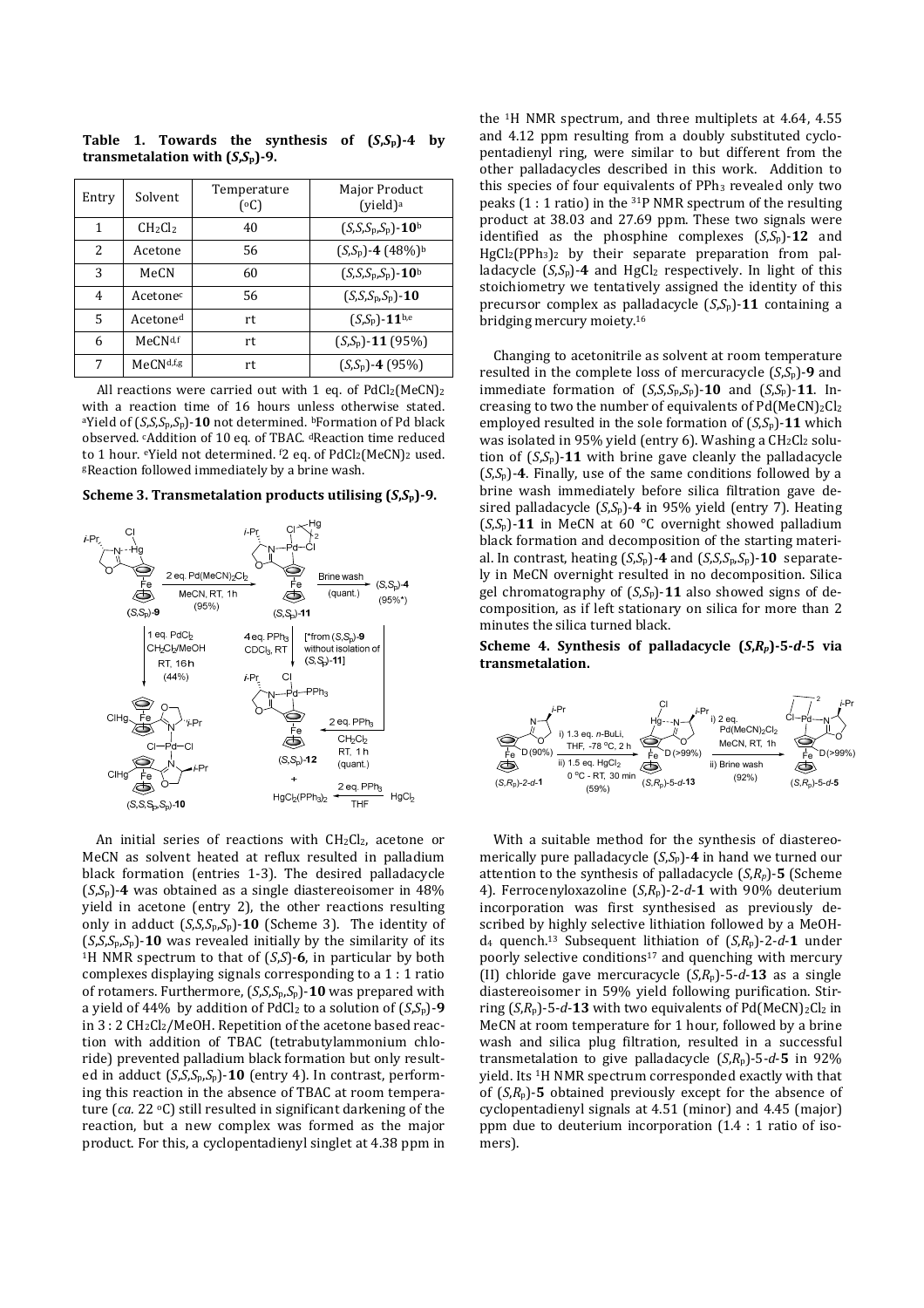### **CONCLUSION**

Cyclopalladation of (*S*)-**1** has been determined to proceed with an  $(S, S_p)$ :  $(S, R_p)$  diastereomeric ratio of 3.6 : 1 using  $Pd(OAc)_2$  in  $CH_2Cl_2$  and  $4:1$  using  $Na_2PdCl_4$  in MeOH. Palladacycles derived from (*S*)-**1** were also obtained by employing highly diastereoselective lithiation followed by addition of  $PdX_2(COD)$  (X = Cl, Br) to give bispalladacycle (*S*,*S*,*S*p,*S*p)-**7** incorporating two ferrocenyloxazoline units. The same compound was obtained when lithium-zinc transmetalation preceded addition of PdCl2(MeCN)2. Selective mono-protodepalladation was used to generate monopalladacycles from (*S*,*S*,*S*p,*S*p)-**7**. Chloride-bridged monopalladacycle (*S*,*S*p)-**4** was generated by transmetalation using a mercuracycle intermediate (itself generated by Li-Hg transmetalation). Key to this reaction is the use of a 2 : 1 Pd/Hg stoichiometry and a brine wash prior to product isolation. In the same way the alternative planar chiral diastereoisomer (*S*,*R*p)-5-*d*-**5** was formed from the corresponding mercuracycle, itself generated selectively by use of a deuterium blocking group. The use of these palladacycles in catalysis is currently under investigation and will be published shortly.

### **EXPERIMENTAL SECTION**

**General remarks**. *Caution!* All organomercurials are highly toxic. Extreme care is necessary when handling all products and their solutions**.** Diethyl ether and THF were distilled over sodium and benzophenone ketyl. Acetonitrile and dichloromethane were dried by distillation from calcium hydride. Methanol was dried over 4 Å molecular sieves. All cyclopalladation reactions and reactions involving the use of dry solvents were carried out under an inert atmosphere of either nitrogen or argon. Silica gel (60 Å pore size, 40 - 63 µm technical grade) and neutral aluminium oxide (Brockmann I, 50 - 200 µm) were used for chromatography.

**Preparation of**  $(S, S_p)$ **-2.** (*S*)-1<sup>11d</sup> (0.149 g, 0.50 mmol) and palladium acetate (0.112 g, 0.50 mmol) were added to a flame dried Schlenk tube and dissolved in dichloromethane (2.5 mL). After stirring overnight the reaction mixture was filtered through a short pad of silica to remove a black residue using dichloromethane as the eluent and the solvent removed *in vacuo*. The crude product was redissolved in a minimal amount of dichloromethane, transferred to a boiling tube, hexane layered on top and transferred to a freezer for crystals to grow. After crystal formation, the solvent was decanted off and the crystals washed with ice cold hexane to give the product as dark red crystals (0.08 g, 36 %). [*α*]<sub>D</sub><sup>20.2°c</sup> = -1090 (*c* 0.27, CHCl<sub>3</sub>). IR (film): 3089, 2963, 2930, 2870, 1609 (CN), 1577 (CO), 1507, 1411. 1H NMR (500 MHz, CDCl<sub>3</sub>): 4.30 - 4.26 (14H, m, CpH), 4.16 (2H, apt, <sup>2+3</sup>J<sub>HH</sub> = 7.2 Hz, CHH), 4.11 (2H, d, <sup>3</sup>J<sub>HH</sub> = 1.6 Hz, CpH), 3.78 (2H, apt, <sup>2+3</sup>J<sub>HH</sub> = 9.2 Hz, CH*H*), 3.08 (2H, dt, <sup>3</sup>*J*HH = 12.1, <sup>3</sup>*J*HH = 4.1 Hz, C*H*), 2.10 - 2.04 (2H, m, CH), 2.03 (6H, s, CH<sub>3</sub>), 0.93 (6H, d, <sup>3</sup>J<sub>HH</sub> = 6.7 Hz, CH<sub>3</sub>), 0.81 (6H, d, <sup>3</sup>*J*HH = 7.0 Hz, C*H*3). 13C NMR (125 MHz, CDCl3): 181.1 (CH3*C*(O)O), 178.0 (*C*=N), 87.0 (Cp*C*), 72.2 (*C*H2), 71.2 (Cp*C*), 71.0 (Cp*C*), 70.3 (Cp*C*), 66.5 (Cp*C*), 65.9 (*C*H), 63.7 (Cp*C*), 28.9 (*C*H), 23.8 (CH<sub>3</sub>), 19.2 (CH<sub>3</sub>'), 15.6 (CH<sub>3</sub>). Data as previously reported.<sup>9d</sup>

**Preparation of**  $(S, S_p)$ **-3 from**  $(S, S_p)$ **-2.**  $(S, S_p)$ -2 (0.083 g, 0.09) mmol) and sodium hexafluoroacetylacetonate (0.052 g, 0.22 mmol) were added to a Schlenk tube and dissolved in a 1:1 mixture of water and acetone (6 mL each). The resulting suspension was stirred vigorously overnight after which the reaction was separated between water and dichloromethane, the organic phase

dried with magnesium sulphate and the solvent removed *in vacuo*. Purification by column chromatography (SiO<sub>2</sub>, 15 % EtOAc in hexane) yielded a red solid as a single diastereoisomer (0.052 g, 99 %). *R*f 0.24 (15 % EtOAc in hexane). Mp: 138 - 140 °C (under argon). [*α*]<sub>D</sub><sup>20.7°C</sup> = -990 (*c* 0.44, CHCl<sub>3</sub>). IR (film): 2963, 2930, 2873, 1630 (CN), 1604 (CO), 1510 (CO), 1477, 1261, 1208, 1148. <sup>1</sup>H NMR (500 MHz, CDCl<sub>3</sub>): 6.08 (1H, s, CH), 4.73 (1H, dd, <sup>3</sup>/<sub>HH</sub> = 2.2,  $^{4}$ *HH* = 0.5 Hz, Cp*H*), 4.58 (2H, apd, <sup>2+3</sup>*I<sub>HH</sub>* = 8.2 Hz, C*H*<sub>2</sub>), 4.47 (1H, dd, <sup>3</sup>*J*HH = 2.4, <sup>4</sup>*J*HH = 0.6 Hz, Cp*H*), 4.33 (5H, s, Cp*H*), 4.31 (1H, t,  $3J_{HH} = 2.4$  Hz, CpH), 3.97 (1H, td,  $3J_{HH} = 8.1$ ,  $3J_{HH} = 4.1$  Hz, CH), 2.43 - 2.32 (1H, m, CH), 1.09 (3H, d, <sup>3</sup>*HH* = 6.9 Hz, CH<sub>3</sub>), 0.96 (3H, d,  $3J_{HH}$  = 7.1 Hz, CH<sub>3</sub>). <sup>13</sup>C NMR (125 MHz, CDCl<sub>3</sub>): 180.6 (C=N), 174.9 (2*C*=O), 118.4 (q, <sup>1</sup>*J*CF = 508 Hz, 2*C*F3), 90.5 (*C*H), 89.9 (Cp*C*), 72.6 (*C*H2), 71.4 (Cp*C*), 71.1 (Cp*C*), 70.5 (Cp*C*), 67.6 (Cp*C*), 66.2 (*C*H), 64.7 (Cp*C*), 28.6 (*C*H), 19.0 (*C*H3), 15.3 (*C*H3). 19F NMR (470 MHz, CDCl3): -74.73 (C*F*3), -75.71 (C*F*3). High resolution MS (*m*/*z*, ASAP<sup>+</sup>):  $[M+H]^+$  = 609.9744, calcd for  $C_{21}H_{19}F_6FeNO_3Pd+H^+$ 609.9742.

**Preparation of (***S***,***S***p)-4.** (*S*)-**1**11d (0.149 g, 0.50 mmol), sodium tetrachloropalladate (0.147 g, 0.50 mmol) and sodium acetate (0.045 g, 0.55 mmol) were added to a flame dried Schlenk tube and dissolved in methanol (2 mL). After stirring overnight the solvent was removed *in vacuo* and the residue filtered through CeliteTM using dichloromethane as the eluent, whereupon the solvent was removed *in vacuo* again. Purification by column chromatography (SiO<sub>2</sub>, 100 % CH<sub>2</sub>Cl<sub>2</sub>) yielded an orange solid (0.065 g, 21 %). Data matches that reported below for  $(S, S_p)$ -4.

**Preparation of (***S***,***S***p)-4 from (***S***,***S***p)-2.** (*S*,*S*p)-**2** (0.071 g, 0.08 mmol) and lithium chloride (0.033 g, 0.77 mmol) were added to a Schlenk tube and dissolved in a 1:1 mixture of acetone and water (5.5 mL each). After stirring overnight at room temperature the resulting suspension was filtered through a glass sinter and the orange solid washed with hexane to give the crude product. Purification by column chromatography ( $SiO<sub>2</sub>$ , 15 % EtOAc in hexane) yielded an orange solid (0.06 g, 92 %). Data matches that reported below for (*S*,*S*p)-**4**.

**Preparation of**  $(S, S_p)$ **-3 from**  $(S, S_p)$ **-4.**  $(S, S_p)$ -4  $(0.071 \text{ g}, 0.081 \text{ m})$ mmol) and sodium hexafluoroacetylacetonate (0.052 g, 0.22 mmol) were added to a Schlenk tube and dissolved in a 1:1 mixture of water and acetone (6 mL each). The resulting suspension was stirred vigorously overnight after which the reaction was separated between water and dichloromethane, the organic phase dried with magnesium sulphate and the solvent removed *in vacuo*. Purification by column chromatography (SiO2, 15 % EtOAc in Hexane) yielded a red solid as a single diastereoisomer (0.046, 99 %). Data matches that reported above for (*S*,*S*p)-**3**.

**Preparation of (***S***,***S***p)-4 via (***S***,***S***p)-2.** (*S*)-**1**11d (0.297 g, 1.00 mmol) and palladium acetate (0.2245 g, 1.00 mmol) were added to a flame dried Schlenk tube and dissolved in dichloromethane (5 mL). After stirring overnight at room temperature, the solvent was removed *in vacuo* and the residue was redissolved in a 1:1 mixture of water and acetone (8 mL each) and lithium chloride (0.424 g, 10.00 mmol) was added. The resulting suspension was stirred vigorously overnight after which the reaction was separated between water and dichloromethane, the organic phase dried with magnesium sulphate and the solvent removed *in vacuo*. Careful purification by long column chromatography (SiO2,  $50:50 \text{ CH}_2\text{Cl}_2$ /hexane) was able to separate the diastereoisomers yielding both as orange solids.

First to elute (*S*,*R*p)-**5** (0.06 g, 14 %): *R*f 0.20 (50:50  $CH_2Cl_2/h$ exane). Mp: decomposed ~150 °C (under argon). [*α*]<sub>D</sub><sup>23.6°C</sup> = +1215 (*c* 0.66, MeCN). IR (film): 3088, 2954, 2925, 2871, 1600 (CN), 1506. Major isomer 1H NMR (500 MHz, MeCNd3): 4.72 - 4.65 (6H, m, C*H*2 + Cp*H*), 4.45 (2H, d, 3*J*HH = 2.1 Hz, Cp*H*), 4.30 (10H, s, CpH), 4.23 (2H, t,  $3J_{HH}$  = 2.3 Hz, CpH), 4.02 - 3.95 (2H, m, C*H*), 2.09 - 2.01 (2H, m, C*H*), 0.91 (6H, d, <sup>3</sup>*J*HH = 7.1 Hz, C*H*3), 0.78 (6H, d,  ${}^{3}$ *H*<sub>H</sub> = 6.9 Hz, C*H*<sub>3</sub>). Minor isomer <sup>1</sup>H NMR (500 MHz, MeCN-d3): 4.63 - 4.59 (6H, m, C*H*2 + Cp*H*), 4.51 (2H, d, <sup>3</sup>*J*HH = 2.2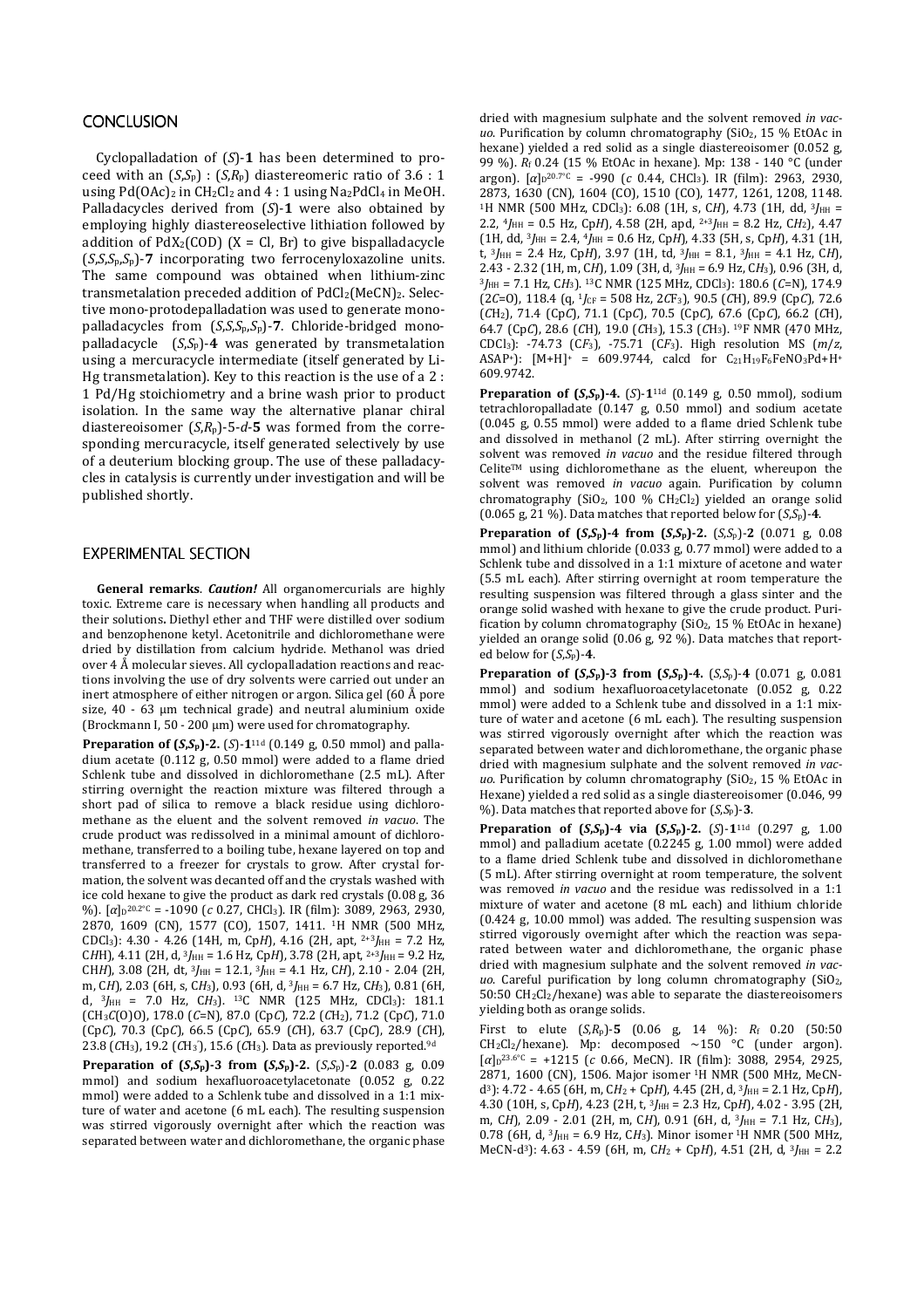Hz, Cp*H*), 4.34 (10H, s, Cp*H*), 4.31 (2H, t, 3*J*HH = 2.3 Hz, Cp*H*), 4.02 - 3.95 (2H, m, C*H*), 2.53 (2H, dq, <sup>3</sup>*J*HH = 10.0, <sup>3</sup>*J*HH = 7.0 Hz, C*H*), 0.83  $(6H, d, \frac{3}{HH} = 7.2$  Hz,  $CH_3$ ), 0.66 (6H, d,  $\frac{3}{HH} = 6.9$  Hz,  $CH_3$ ). Major isomer 13C NMR (125 MHz, MeCN-d3): 180.3 (*C*=N), 90.2 (Cp*C*), 75.5 (Cp*C*), 73.6 (*C*H2), 72.1 (Cp*C*), 71.3 (Cp*C*), 68.9 (Cp*C*), 67.5 (*C*H), 65.6 (Cp*C*), 30.8 (*C*H), 18.7 (*C*H<sup>3</sup> '), 14.9 (*C*H3). Minor isomer <sup>13</sup>C NMR (125 MHz, MeCN-d3): 180.5 (*C*=N), 92.0 (Cp*C*), 74.2 (Cp*C*), 73.3 (*C*H2), 72.0 (Cp*C*), 71.3 (Cp*C*), 69.2 (Cp*C*), 66.9 (*C*H), 65.9 (Cp*C*), 29.7 (*C*H), 18.6 (*C*H3), 14.0 (*C*H3). High resolution MS  $= 876.8998,$ C32H36Cl2Fe2N2O2Pd2+H+ 876.9012.

Second to elute (*S*,*S*p)-**4** (0.15 g, 36 %): *R*f 0.17 (50:50  $CH_2Cl_2/h$ exane). Mp: decomposed ~200 °C (under argon). [*α*]<sub>D</sub><sup>20.7°C</sup> = -1470 (*c* 0.27, CHCl<sub>3</sub>). IR (film): 3096, 2960, 2926, 2870, 1600 (CN), 1510. Major isomer 1H NMR (500 MHz, MeCNd3): 4.67 - 4.62 (4H, m, C*H*H + Cp*H*), 4.59 - 4.51 (2H, m, CH*H*), 4.42 (2H, d, 3*J*HH = 1.8 Hz, Cp*H*), 4.27 (10H, s, Cp*H*), 4.25 (2H, t, 3*J*HH = 2.4 Hz, Cp*H*), 3.95 - 3.88 (2H, m, C*H*), 2.21 - 2.15 (2H, m, C*H*), 1.09 (6H, d, <sup>3</sup>*J*HH = 6.9 Hz, C*H*3), 0.97 (6H, d, <sup>3</sup>*J*HH = 7.1 Hz, C*H*3). Minor isomer 1H NMR (500 MHz, MeCN-d3): 4.67 - 4.62 (2H, m, Cp*H*), 4.59 - 4.51 (4H, m, C*H*2), 4.47 (2H, d, 3*J*HH = 2.2 Hz, Cp*H*), 4.35 - 4.33 (2H, m, Cp*H*), 4.32 (10H, s, Cp*H*), 3.95 - 3.88 (2H, m, C*H*), 2.87  $-$  2.80 (2H, m, CH), 1.01 (6H, d, <sup>3</sup>*J*<sub>HH</sub> = 6.9 Hz, CH<sub>3</sub>), 0.86 (6H, d, <sup>3</sup>*J*<sub>HH</sub> = 7.1 Hz, C*H3*). Major isomer 13C NMR (125 MHz, MeCN-d3): 180.6 (*C*=N), 91.9 (Cp*C*), 74.9 (Cp*C*), 73.4 (*C*H2), 72.7 (Cp*C*), 70.9 (Cp*C*), 68.6 (Cp*C*), 67.6 (*C*H), 65.0 (Cp*C*), 30.4 (*C*H), 19.2 (*C*H3), 15.4 (*C*H3). Minor isomer 13C NMR (125 MHz, MeCN-d3): 180.4 (*C*=N), 91.5 (Cp*C*), 73.4 (*C*H2), 73.2 (Cp*C*), 72.6 (Cp*C*), 70.9 (Cp*C*), 68.9 (Cp*C*), 67.1 (*C*H), 65.2 (Cp*C*), 29.0 (*C*H), 18.9 (*C*H3), 14.7 (*C*H3). High resolution MS (*m*/*z*, ASAP+): [M+H]+ = 876.9014, calcd for C32H36Cl2Fe2N2O2Pd2+H+ 876.9012.

Third to elute (*S*,*S*)-**6** (0.05 g, 14 %). *R*f 0.08 (50:50  $CH_2Cl_2/$ Hexane). Mp: decomposed  $\sim$ 225 °C (under argon). [*α*]<sub>D</sub><sup>22.8°C</sup> = +291 (*c* 0.35, MeCN). IR (film): 3095, 2958, 2929, 2874, 1633 (CN). <sup>1</sup>H NMR (500 MHz, MeCN-d3): 6.27 (2H, brs, Cp*H*), 5.92 (2H, brs, Cp*H*), 5.88 (2H, brs, Cp*H*), 5.59 (2H, brs, Cp*H*), 4.69 - 4.59 (8H, m, Cp*H*), 4.43 - 4.32 (32H, m, Cp*H* + C*H*2 + C*H*), 3.37 - 3.26 (2H, m, CH), 3.06 - 2.97 (2H, m, CH), 1.12 (6H, d, <sup>3</sup>/<sub>HH</sub> = 6.7 Hz, CH<sub>3</sub>), 1.08 (12H, d, <sup>3</sup>*J*HH = 7.0 Hz, CH<sub>3</sub>), 1.03 (6H, d, <sup>3</sup>*J*HH = 6.7 Hz, C*H*3). 13C NMR (125 MHz, MeCN-d3): 171.0 (*C*=N), 170.8 (*C*=N), 73.4 (Cp*C*), 72.8 (Cp*C*), 72.7 (4Cp*C*), 72.6 (2*C*H), 72.5 (Cp*C*), 72.1 (Cp*C*), 71.3 (2Cp*C*), 69.1 (*C*H2), 68.4 (*C*H2), 67.2 (Cp*C*), 67.1 (Cp*C*), 31.1 (*C*H), 30.6 (*C*H), 19.5 (*C*H3), 19.0 (*C*H3), 16.1 (*C*H3), 15.1 (*C*H3). High resolution MS (*m*/*z*, ASAP+): [M-Cl]+ = 735.0367, calcd for C32H38ClFe2N2O2Pd+ 735.0369.

**Preparation of (***S***,***S***,***S***p,***S***p)-7.** (*S*)-**1**11d (0.100 g, 0.34 mmol) was added to a flame dried Schlenk tube under an inert atmosphere and dissolved in dry diethyl ether (4 mL). Tetramethylethylenediamine (0.07 mL, 0.44 mmol) was added and solution was cooled to -78 °C and stirred for 5 mins after which *s*-butyl lithium (1.4 M in hexanes) (0.31 mL, 0.44 mmol) was slowly added and stirred for 2 hours. In a separate flame dried Schlenk tube, a suspension of dibromo(1,5-cyclooctadiene)palladium(II) or dichloro(1,5 cyclooctadiene)palladium(II) (0.47 mmol) was made up in tetrahydrofuran (5 mL). Upon warming the reaction to 0 °C, the suspension was quickly added and the reaction allowed to warm to room temperature. After 30 mins, the reaction mixture was diluted with dichloromethane (5 mL) and filtered through a pad of  $C$ elite<sup>TM</sup> using dichloromethane as the eluent. The solvent was removed *in vacuo* and purification by column chromatography  $(SiO<sub>2</sub>, 50/50$  hexane/CH<sub>2</sub>Cl<sub>2</sub>) yielded an orange solid (50 % when  $X = Br$  and 42 % when  $X = Cl$ ).  $R_f$  0.41 (10 % EtOAc in hexane). Mp: decomposed ~250 °C (under argon). [*α*]<sub>D</sub><sup>25.5°C</sup> = -2870 (*c* 0.15, CHCl3). IR (film): 3099, 2954, 2918, 2871, 1608 (CN). 1H NMR (500 MHz, CDCl3): 4.72 (2H, d, <sup>3</sup>*J*HH = 1.6 Hz, Cp*H*), 4.54 (2H, dd, <sup>2</sup>*J*HH = 8.7, 3*J*HH = 5.0 Hz, C*H*H), 4.49 (2H, d, 3*J*HH = 1.8 Hz, Cp*H*), 4.46 - 4.42 (4H, m, CpH + CHH), 4.19 (10H, s, CpH), 3.89 (2H, ddd, <sup>3</sup>J<sub>HH</sub> = 8.9, <sup>3</sup>*J*HH = 4.9, <sup>3</sup>*J*HH = 3.7 Hz, C*H*), 2.06 (2H, m, C*H*), 1.09 (6H, d, <sup>3</sup>*J*HH

 $= 6.8$  Hz, CH<sub>3</sub>), 0.98 (6H, d, <sup>3</sup>*I*<sub>HH</sub> = 6.8 Hz, CH<sub>3</sub>). <sup>13</sup>C NMR (125 MHz, CDCl3): 179.1 (*C*=N), 89.3 (Cp*C*), 76.3 (Cp*C*), 75.3 (Cp*C*), 71.1 (*C*H2), 70.5 (Cp*C*), 69.6 (Cp*C*), 68.6 (*C*H), 65.5 (Cp*C*), 30.6 (*C*H), 19.5 (*C*H3), 15.3 (*C*H3). High resolution MS (*m*/*z*, NSI+): [M+H]+ = 699.0590, calcd for C32H36Fe2N2O2Pd+H+ 699.0600.

**Alternative preparation of (***S***,***S***,***S***p,***S***p)-7.** (*S*)-**1**11d (0.100 g, 0.34 mmol) was added to a flame dried Schlenk tube under an inert atmosphere and dissolved in dry diethyl ether (4 mL). Tetramethylethylenediamine (0.07 mL, 0.44 mmol) was added and solution was cooled to -78 °C and stirred for 5 mins after which *s*butyl lithium (1.4 M in hexanes) (0.31 mL, 0.44 mmol) was slowly added and stirred for 2 hours. In a separate flame dried Schlenk tube, Pd(MeCN)<sub>2</sub>Cl<sub>2</sub> (0.1309 g, 0.51 mmol) and tetrahydrofuran (15 mL) were stirred vigorously until the majority had dissolved. Whilst still at -78 °C, a solution of zinc chloride (1.9 M in 2methyltetrahydrofuran) (0.27 mL, 0.51 mmol) was added and the reaction mixture allowed to warm to room temperature and stirred for 30 mins. Upon re-cooling to 0 °C the Pd(MeCN)<sub>2</sub>Cl<sub>2</sub> suspension was quickly added and the reaction allowed to warm to room temperature. After 1 hour, the reaction mixture was diluted with dichloromethane (5 mL) and filtered through a pad of Celite™ using dichloromethane as the eluent. The solvent was removed *in vacuo* and purification by column chromatography (SiO2, 10 % EtOAc in hexane) yielded an orange solid (0.046 g, 38 %). Data matches that reported above for  $(S, S, S_p, S_p)$ -7.

Preparation of  $(S, S, S_p)$ -8 from  $(S, S, S_p, S_p)$ -7.  $(S, S, S_p, S_p)$ -7 (0.020 g, 0.03 mmol) was added to a flame dried Schlenk tube and dissolved in dichloromethane (1 mL). To this a solution of hydrochloric acid (2 M, in Et<sub>2</sub>O) (14.3  $\mu$ l, 0.03 mmol) was added and the solution allowed to stir for 15 mins. After complete loss of starting material the solvent was removed *in vacuo* and the resulting complex purified by column chromatography  $(SiO<sub>2</sub>, 20 % EtOAC)$ in hexane) to give a dark yellow/orange solid (0.017 g, 79 %). Mp: 106 - 108 °C. [*α*]<sub>D</sub><sup>24.2°C</sup> = -547 (*c* 0.27, CHCl<sub>3</sub>). IR (film): 3092, 2960, 2930, 2869, 1728, 1637 (CN), 1607 (CN). 1H NMR (500 MHz, CDCl3): 5.97 - 5.95 (1H, m, Cp*H*), 5.55 - 5.52 (1H, m, Cp*H*), 4.65 - 4.58 (2H, m, C*H* + C*H*H), 4.54 - 4.46 (3H, m, CH*H* + C*H*2), 4.44 - 4.42  $(2H, m, CpH)$ , 4.40  $(1H, td, \frac{3}{HH} = 2.5, \frac{4}{HH} = 1.3$  Hz, CpH), 4.25 (5H, s, Cp*H*), 4.22 (5H, s, Cp*H*), 4.21 - 4.19 (2H, m, Cp*H* + C*H*), 4.01 (1H, dd,  ${}^{3}$ *HH* = 2.2,  ${}^{4}$ *HH* = 0.6 Hz, Cp*H*), 3.19 (1H, m, C*H*), 3.05 (1H, m, C*H*), 1.17 (3H, d, 3*J*HH = 6.7 Hz, C*H*3), 1.13 (3H, d, 3*J*HH = 7.1 Hz, C*H*3), 1.06 (3H, d, 3*J*HH = 6.9 Hz, C*H*3), 0.92 (3H, d, 3*J*HH = 7.1 Hz, C*H*3). 13C NMR (125 MHz, CDCl3): 179.0 (*C*=N), 170.4 (*C*=N), 90.0 (Cp*C*), 73.8 (*C*H), 72.9 (Cp*C*), 72.1 (*C*H2), 72.0 (Cp*C*), 71.8 (Cp*C*), 71.6 (Cp*C*), 71.4 (Cp*C*), 71.0 (Cp*C*), 70.2 (Cp*C*), 69.9 (Cp*C*), 67.8 (*C*H2), 67.7 (Cp*C*), 66.8 (Cp*C*), 66.6 (*C*H), 64.4 (Cp*C*), 30.6 (*C*H), 28.3 (*C*H), 19.7 (*C*H3), 19.2 (*C*H3), 15.2 (*C*H3), 14.7 (*C*H3). High resolution MS (*m*/*z*, ASAP+): [M-Cl+H]+ = 699.0620, calcd for C32H36Fe2N2O2Pd+H+ 699.0605.

**Preparation of**  $(S, S, S_p)$ **-8 from**  $(S, S_p)$ **-4.** In an NMR tube,  $(S, S_p)$ -4 (0.0003 g, 0.001 mmol) and (*S*)-**1**11d (0.001 g, 0.002 mmol) were dissolved in CDCl3 (0.7 mL) and a 1H NMR taken straight away. 1H NMR data matches that reported above for  $(S, S_p, S_p)$ -8.

**Preparation of (***S***,***S***p)-3 from (***S***,***S***,***S***p,***S***p)-8.** (*S*,*S*,*S*p,*S*p)-**8** (0.0126 g, 0.017 mmol) was dissolved in acetone (5 mL) and water (5 mL) and stirred vigorously in the presence of Na(hfacac) (0.0395 g, 0.171 mmol) at room temperature for 48 h. The reaction was separated with dichloromethane, the organics dried with magnesium sulphate and the solvent removed *in vacuo*. Purification by column chromatography ( $SiO<sub>2</sub>$ , 15 % EtOAc in hexane) gave an orange solid (0.003 g, 25 %). Data matches that reported above for (*S*,*S*p)-**3**.

**Preparation of (***S***,***S***,***S***p,***S***p)-10.** (*S*,*S*p)-**9**<sup>13</sup> (0.010 g, 0.019 mmol) was added to a flame dried Schlenk tube along with palladium (II) chloride (0.0034 g, 0.019 mmol). A 60/40 mixture of dichloromethane and methanol (1 mL) was added and the suspension allowed to stir at room temperature overnight. The reaction mixture was filtered through Celite<sup>TM</sup> using dichloromethane as the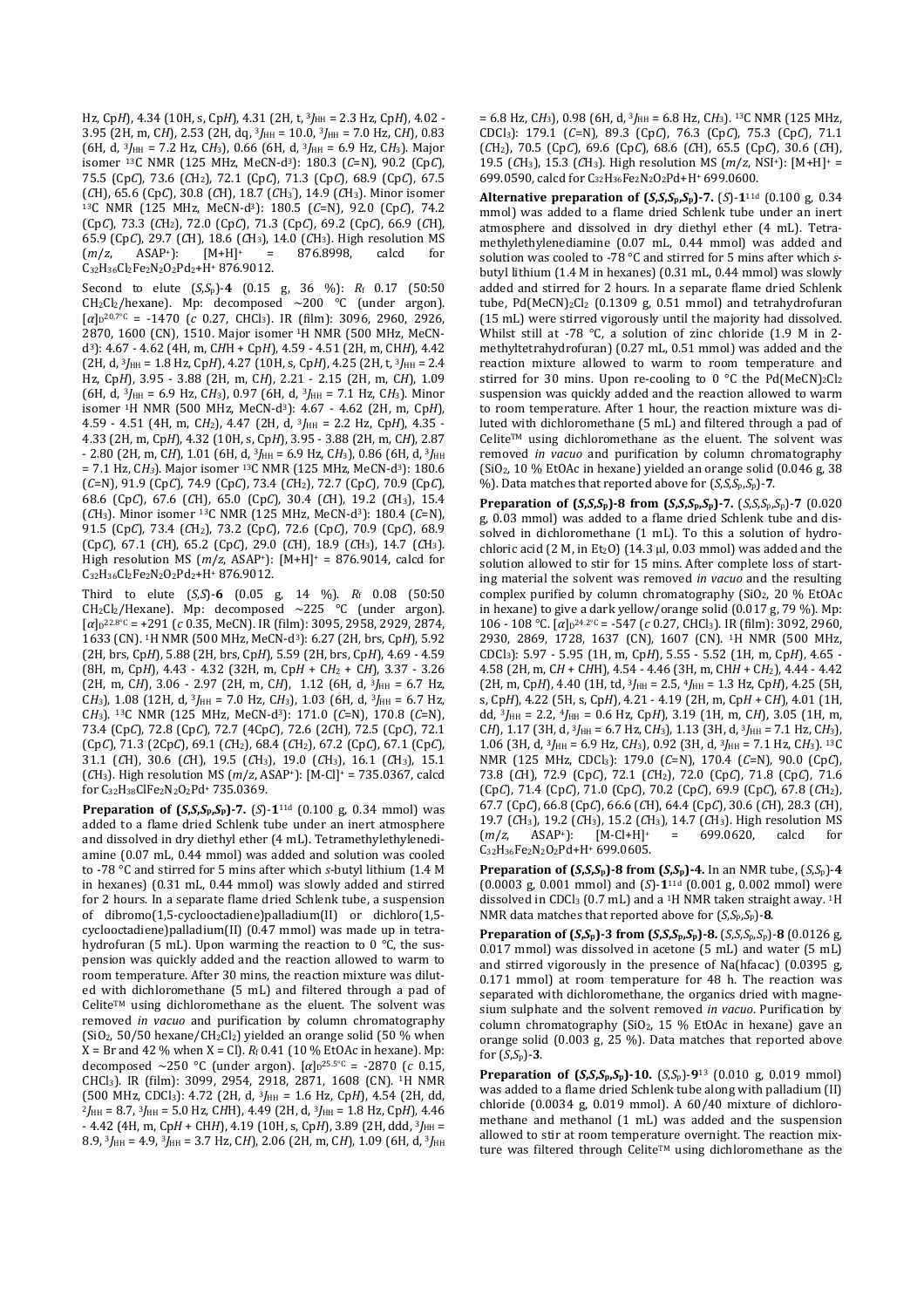eluent and the solvent removed *in vacuo*. Purification by column chromatography (SiO<sub>2</sub>, 12 % EtOAc, 20 % CH<sub>2</sub>Cl<sub>2</sub> in hexane) gave an orange solid (0.005 g, 44 %). *R*f 0.40 (12 % EtOAc, 20 % CH2Cl<sup>2</sup> in hexane). Mp: decomposed ~ 170 °C (under argon). [α]<sub>D</sub>24.2°<sup>c</sup> = -687 (*c* 0.30, CHCl3). IR (film): 3094, 2958, 2930, 2872, 1628 (CN), 1603 (CN), 1509. <sup>1</sup>H NMR (500 MHz, CDCl<sub>3</sub>): 5.11 (2H, dd, <sup>3</sup>/<sub>HH</sub> = 2.7,  $4J_{HH}$  = 1.3 Hz, CpH), 4.72 (2H, ddd,  $3J_{HH}$  = 9.8,  $3J_{HH}$  = 6.4,  $3J_{HH}$  = 3.1 Hz, CH), 4.69 - 4.61 (6H, m, CH + CH<sub>2</sub>), 4.61 (2H, t, <sup>3</sup>/<sub>HH</sub> = 2.6 Hz, Cp*H*), 4.48 (2H, dd, <sup>2</sup>*J*HH = 8.8, <sup>3</sup>*JHH* = 6.4 Hz, C*H*H), 4.45 (2H, dd, <sup>3</sup>*JHH*  $= 2.4, \frac{4}{H} = 0.6$  Hz, CpH, 4.41 (2H, dd,  $\frac{2}{H} = 10.3, \frac{3}{H} = 8.8$  Hz, CHH), 4.39 (10H, s, CpH), 4.32 (2H, dd, <sup>3</sup>J<sub>HH</sub> = 2.4, <sup>4</sup>J<sub>HH</sub> = 1.4 Hz,  $ChH$ ), 4.23 (10H, s,  $ChH$ ), 4.19 (2H, t,  $\frac{3}{HH}$  = 2.4 Hz,  $ChH$ ), 3.94 (2H, dd, <sup>3</sup>*J*HH = 2.3, <sup>4</sup>*J*HH = 0.7 Hz, Cp*H*), 3.32 (2H, m, C*H*), 2.82 (2H, m, C*H*), 1.23 (6H, d, 3*J*HH = 6.6 Hz, C*H*3), 1.13 (6H, d, 3*J*HH = 7.1 Hz, C*H*3), 1.07 (6H, d, 3*J*HH = 6.9 Hz, C*H*3), 0.99 (6H, d, 3*J*HH = 6.7 Hz, C*H*3). 13C NMR (125 MHz, CDCl3): 179.0 (*C*=N), 171.2 (*C*=N), 91.9 (Cp*C*), 87.4 (Cp*C*), 79.6 (Cp*C*), 74.9 (*C*H), 74.2 (Cp*C*), 73.3 (Cp*C*), 73.0 (*C*H2), 72.9 (Cp*C*), 71.1 (Cp*C*), 70.8 (Cp*C*), 70.0 (Cp*C*), 69.7 (Cp*C*), 67.9 (Cp*C*), 67.0 (*C*H2), 65.8 (*C*H), 64.7 (Cp*C*), 30.5 (*C*H), 28.6 (*C*H), 20.0 (*C*H3), 19.3 (*C*H3), 15.2 (*C*H3), 15.1 (*C*H3). High resolution MS (*m*/*z*, ASAP+): [(M-PdCl2)/2+H]+ = 534.0202, calcd for C16H18ClFeHgNO+H+534.0204.

**Preparation of**  $(S, S_p)$ **-11.**  $(S, S_p)$ -9<sup>13</sup> (0.022 g, 0.04 mmol) and bis(acetonitrile)palladium dichloride (0.021 g, 0.08 mmol) were added to a flame dried Schlenk tube and dissolved in acetonitrile (2.2 mL). The reaction was stirred for 1 h and then loaded onto a plug of silica and the product collected with 20 % EtOAc in hexane and the solvent removed *in vacuo* to give a dark red/brown solid (0.02 g, 95 %). Mp: decomposed ~100 °C (under argon). [*α*]<sub>D</sub><sup>23.2°C</sup> = -591 (*c* 0.30, MeCN). IR (film): 3094, 2958, 2925, 2868, 1599 (CN), 1509. <sup>1</sup>H NMR (500 MHz, MeCN-d3): 4.69 (2H, dd, 2*J*HH = 9.1,  $3J_{\text{HH}}$  = 5.8 Hz, CHH), 4.64 (2H, brs, CpH), 4.61 (2H, apt, <sup>2+3</sup> $J_{\text{HH}}$  = 9.5 Hz, CH*H*), 4.55 (2H, brs, Cp*H*), 4.41 (2H, brs, Cp*H*), 4.38 (10H, s, Cp*H*), 3.92 - 3.86 (2H, m, C*H*), 2.21 - 2.13 (2H, m, CH), 1.04 (6H, d, <sup>3</sup>*J*HH = 6.8 Hz, C*H*3)), 0.94 (6H, d, 3*J*HH = 7.0 Hz, C*H*3). 13C NMR (125 MHz, MeCN-d3): 181.7 (*C*=N), 92.0 (Cp*C*), 74.2 (Cp*C*), 74.1 (*C*H2), 72.0 (Cp*C*), 71.6 (Cp*C*), 69.2 (Cp*C*), 67.1 (*C*H), 66.0 (Cp*C*), 30.2  $(CH)$ , 19.0  $(CH_3)$ , 15.3  $(CH_3)$ . High resolution MS  $(m/z, ASAP^+)$ : [M-<br>HgCl<sub>2</sub>+Hl<sup>+</sup> = 876.9036 calcd for Ca2Ha6Cl2Fe2N2O2Pd2+H<sup>+</sup>  $B76.9036$ , calcd for  $C_{32}H_{36}Cl_{2}Fe_{2}N_{2}O_{2}Pd_{2}+H^{+}$ 876.9012.

**Preparation of**  $(S, S_p)$ **-12.**  $(S, S_p)$ -4  $(0.025 \text{ g}, 0.029 \text{ mmol})$  and triphenylphosphine (0.015 g, 0.057 mmol) were added to a flame dried Schlenk tube and dissolved in dichloromethane (1 mL) and stirred at room temperature for 1 hour. The solvent was removed *in vacuo* and purification by column chromatography (SiO2, 20 % EtOAc in hexane) yielded a deep orange solid (0.038 g, 99 %). *R*<sup>f</sup> 0.21 (20 % EtOAc in hexane). Mp: decomposed ~230 °C (under argon). [*α*]<sub>D</sub><sup>22.8°C</sup> = -825 (*c* 0.26, MeCN). IR (film): 3077, 3052, 2958, 2925, 2867, 1618 (CN), 1503. <sup>1</sup>H NMR (500 MHz, MeCN-d3): 7.78 - 7.72, (6H, m, Ph*H*), 7.53 - 7.49 (3H, m, Ph*H*), 7.48 - 7.43 (6H, m, Ph*H*), 4.67 - 4.57 (2H, m, C*H*<sub>2</sub>), 4.47 (1H, d, <sup>3</sup>*J*<sub>HH</sub> = 1.9 Hz, Cp*H*),  $4.18$  (1H, ddd,  $3I_{HH} = 10.2$ ,  $3I_{HH} = 6.3$ ,  $3I_{HH} = 4.2$  Hz, CH),  $4.02$  (1H) apt, 3+3*J*HH = 2.1 Hz, Cp*H*), 3.97 (5H, s, Cp*H*), 3.04 (1H, brs, Cp*H*), 2.87 (1H, brs, CH), 1.06 (3H, d, <sup>3</sup>*J*HH = 6.9 Hz, CH<sub>3</sub>), 0.92 (3H, d, <sup>3</sup>*J*HH = 7.2 Hz, C*H*3). 13C NMR (125 MHz, MeCN-d3): 179.9 (*C*=N), 135.6 (d, 2*J*CP = 11.7 Hz, Ph*C*), 132.9 (d, 1*J*CP = 51.3 Hz, Ph*C*), 131.6 (Ph*C*), 129.1 (d, <sup>3</sup>*J*CP = 10.8 Hz, Ph*C*), 94.6 (Cp*C*), 75.9 (d, <sup>3</sup>*J*CP = 8.7 Hz, Cp*C*), 74.2 (Cp*C*), 73.3 (*C*H2), 70.9 (Cp*C*), 69.4 (Cp*C*), 68.0 (d, <sup>3</sup>*J*CP = 3.1 Hz, *C*H), 65.6 (Cp*C*), 29.4 (*C*H), 19.2 (CH3), 15.5 (CH3). 31P NMR (202 MHz, MeCN-d3): 37.49 (*P*Ph3). High resolution MS (*m*/*z*, ASAP<sup>+</sup>): [M-Cl]<sup>+</sup> = 664.0711, calcd for C<sub>34</sub>H<sub>33</sub>FeNOPPd<sup>+</sup> 664.0699.

**Preparation of**  $(S, S_p)$ **-4 from**  $(S, S_p)$ **-9.**  $(S, S_p)$ -9<sup>13</sup> (0.020 g, 0.04 mmol) and bis(acetonitrile)palladium dichloride (0.020 g, 0.08 mmol) were added to a flame dried Schlenk tube and dissolved in acetonitrile (2 mL). The reaction was stirred for 1 h and then diluted with dichloromethane (20 mL) and washed with brine twice. All of the organic layer was loaded onto a plug of silica and the product collected with 30 % EtOAc in hexane and the solvent removed *in vacuo* to give a deep red solid (0.016 g, 95 %). Data matches that reported above for (*S*,*S*p)-**4**.

**Preparation of**  $(S,R_p)$ **-5-***d***-5.**  $(S,R_p)$ -5-*d*-13<sup>13</sup> (0.020 g, 0.04 mmol) and bis(acetonitrile)palladium dichloride (0.020 g, 0.08 mmol) were added to a flame dried Schlenk tube and dissolved in acetonitrile (2 mL). The reaction was stirred for 1 h and then diluted with dichloromethane (20 mL) and washed with brine twice. All of the organic layer was loaded onto a plug of silica and the product collected with 30 % EtOAc in hexane and the solvent removed *in vacuo* to give a deep red solid (0.015 g, 92 %). NMR data matches that reported above for  $(S, R_p)$ -5 except for the absence of a cyclopentadienyl signals at 4.51 (minor) and 4.45 (major) ppm due to deuterium incorporation.

## **ASSOCIATED CONTENT**

#### Supporting Information

The Supporting Information is available free of charge on the ACS Publications website. Copies of the 1H, 13C, 31P NMR and X-ray crystallography details (PDF file). CCDC 1938231, 1938232, 1938233 and 1938234 contain supplementary Xray crystallographic data for (*S,S*p)-**3,** (*S*,*S*p)-**4,** (*S*,*S*)-**6** and  $(S, S, S_p, S_p)$ -10, respectively. This data can be obtained free of charge via http://www.ccdc. cam.ac.uk/conts/retrieving.html, or from the Cambridge Crystallographic Data Centre, Union Road, Cambridge, CB2 1EZ; fax(+44) 1223-336-033 or e-mail: deposit@ccdc.cam.ac. uk. The Supporting Information is available free of charge on the ACS Publications website.

#### AUTHOR INFORMATION

#### Corresponding Author Corresponding Author

\*Email: Chris.Richards@uea.ac.uk

#### **Notes**

The authors declare no competing financial interest.

#### ACKNOWLEDGMENT

The EPSRC (EP/N019393/1) (R.A.A.) is thanked for financial support. We also thank the EPSRC National Mass Spectrometry Centre (University of Wales, Swansea).

#### REFERENCES

(1) (a) Dupont, J.; Consorti, C. S.; Spencer, J. *The Potential of Palladacycles: More Than Just Precatalysts*. *Chem. Rev*. **2005**, *105*, 2527-2571. (b) Palladacycles: Synthesis, Characterization and Applications. Ed. Dupont, J. Pfeffer, M. Wiley-VCH, Weinheim, 2008.

(2) Yam, V. W.-W.; Au, V. K.-M.; Leung, S. Y.-L. Light-Emiting Self-Assembled Materials Based on  $d^8$  and  $d^{10}$  Transition Metal Complexes. *Chem. Rev*. **2015**, *115*, 7589-7728.

(3) (a) Herrmann, W. A.; Brossmer, C.; Reisinger, C.-P.; Riermeier, T. H.; Öfele, K.; Beller, M. Palladacycles: Efficient New Catalysts for the Heck Vinylation of Aryl Halides. *Chem. Eur. J.* **1997**, *3*, 1357- 1364. (b) Kinzel, T.; Zhang, Y.; Buchwald, S. L. A New Palladium Precatalyst Allows for the Fast Suzuki-Miyaura Coupling Reactions of Unstable Polyfluorophenyl and 2-Heteroaryl Boronic Acids. *J. Am. Chem. Soc.* **2010**, *132*, 14073-14075. (c) Bruno, N. C.; Tudge, M. T.; Buchwald, S. L. Design and Preparation of New Palladium Precatalysts for C-C and C-N Cross-Coupling Reactions. *Chem. Sci.* **2013**, *4*, 916-920.

(4) (a) Nomura, H.; Richards, C. J. Allylic Imidate Rearrangements Catalyzed by Planar Chiral Palladacycles. *Chem. Asian J*. **2010**, *5*, 1726-1740. (b) Dunina, V. V.; Gorunova, O. N.; Zykov, P. A.; Kochetkov, K. A. Cyclopalladated Complexes in Enantioselective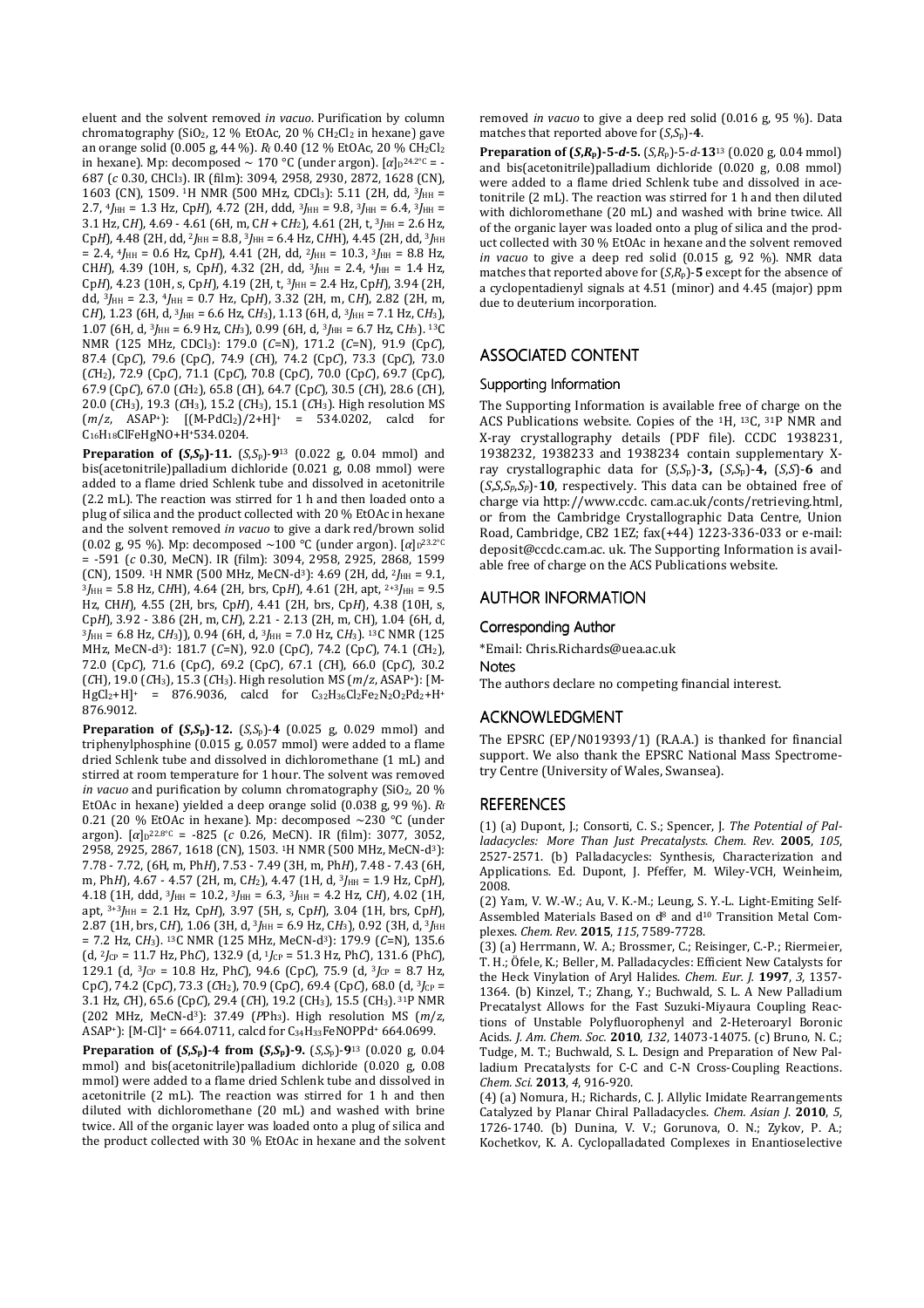Catalysis. *Russ. Chem. Rev*. **2011**, *80*, 51-74. (c) Mo, D.-L.; Zhang, T.-K.; Ge, G.-C.; Huang, X.-J.; Ding, C.-H.; Dai, L.-X.; Hou, X.-L. The Applications of Palladacycles as Transition-Metal Catalysts in Organic Synthesis. *Synlett* **2014**, *25*, 2686-2702. (d) Cannon, J. S.; Overman, L. E. Palladium(II)-Catalyzed Enantioselective Reactions Using COP Catalysts. *Acc. Chem. Res*. **2016**, *49*, 2220-2231.

(5) (a) Dyker, G. Palladacycles as Reactive Intermediates. *Chem. Ber/Recueil* **1997**, *130*, 1567-1578. (b) Dastbaravardeh, N.; Christakakou, M.; Haider, M.; Schnürch, M. Recent Advances in Palladium-Catalyzed C(sp3)-H Activation for the Formation of Carbon-Carbon and Carbon-Heteroatom Bonds. *Synthesis* **2014**, *46*, 1421-1439.

(6) Timsina, Y. N.; Gupton, B. F. ; Ellis, K. C. Palladium-Catalyzed C-H Amination of C(sp<sup>2</sup>) and C(sp<sup>3</sup>)-H Bonds: Mechanism and Scope for N-Based Molecule Synthesis. *ACS Catal.* **2018**, *8*, 5732-5776.

(7) Trofimenko, S. Some Studies of the Cyclopalladation Reaction. *Inorg. Chem.* **1973**, *12*, 1215-1221.

(8) (a) Sokolov, V. I.; Troitskaya, L. L.; Reutov, O. A. Asymmetric Cyclopalladation of Dimethylaminomethylferrocene. *J. Organomet. Chem.* **1979**, *182*, 537-546. (b) Günay, M. E.; Richards, C. J. Synthesis of Planar Chiral Phosphapalladacycles by *N*-Acyl Amino Acid Mediated Enantioselective Palladation. *Organometallics* **2009**, *28*, 5833-5836. (c) Cassar, D. J.; Ilyashenko, G.; Ismail, M.; Woods, J.; Hughes, D. L.; Richards, C. J. Enantioselective Synthesis and Application to the Allylic Imidate Rearrangement of Amine-Coordinated Palladacycle Catalysts of Cobalt Sandwich Complexes. *Chem. Eur. J.* **2013**, *19*, 17951-17962.

(9) (a) Hollis, T. K.; Overman, L. E. Cyclopalladated Ferrocenyl Amines as Enantioselective Catalysts for the Rearrangement of Allylic Imidates to Allylic Amides. *Tetrahedron Lett.* **1997**, *38*, 8837-8840. (b) Stevens, A. M.; Richards, C. J. Synthesis and Highly<br>Diastereoselective Palladation of  $(n^5 - (5) - 2 - (4 - 1))$ Diastereoselective Palladation of (*η*<sup>5</sup>-(*S*)-2-(4- Methylethyl)oxazolinylcyclopentadienyl)(*η*4-

tetraphenylcyclobutadiene)cobalt. *Organometallics* **1999**, *18*, 1346-1348. (c) Weiss, M. E.; Fischer, D. F.; Xin, Z.-Q.; Jautze, S.; Schweizer, W. B.; Peters, R. Practical, Highly Active, and Enantioselective Ferrocenyl-Imidazoline Palladacycle Catalysts (FIPs) for the Aza-Claisen Rearrangement of *N-para*-Methoxyphenyl Trifluoroacetimidates. *Angew. Chem. Int. Ed*. **2006**, *45*, 5694-5698. (d) Xia, J.-B.; You, S.-L. Carbon-Carbon Bond Formation through Double sp2 C-H Activations: Synthesis of Ferrocenyl Oxazoline Derivatives. *Organometallics* **2007**, *26*, 4869-4871. (e) Fischer, D.F.; Barakat, A.; Xin, Z.-q.; Weiss, M. E.; Peters, R. The Asymmetric Aza-Claisen Rearrangement: Development of Widely Applicable Pentaphenylferrocenyl Palladacycle Catalysts. *Chem. Eur. J*. **2009**, *15*, 8722-8741. (f) Cassar, D. J.; Roghzai, H.; Villemin, D.; Horton, P. N.; Coles, S. J.; Richards, C. J. Chirality Control in Planar Chiral Cobalt Oxazoline Palladacycles. *Organometallics* **2015**, *34*, 2953- 2961.

(10) (a) Otsuka, S.; Nakamura, A.; Kano, T.; Tani, K. Partial Resolution of Racemic Tetriary Phosphines with an Asymmetric Palladium Complex. *J. Am. Chem. Soc.* **1971**, *93*, 4301-4303. (b) Moyano, A.; Rosol, M.; Moreno, R. M.; López, C.; Maestro, M. A. Oxazoline-Mediated Interannular Cyclopalladation of Ferrocene: Chiral Palladium(II) Catalysts for the Enantioselective Aza-Claisen Rearrangement. *Angew. Chem. Int. Ed*. **2005**, *44*, 1865-1869.

(11) (a) Sammakia, T.; Latham, H. A. Ligand Effects on the Stereochemistry of the Metalation of Chiral Ferrocenyloxazolines. *J. Org. Chem*. **1995**, *60*, 6002-6003. (b) Richards, C. J.; Damalidis, T.; Hibbs, D. E.; Hursthouse, M. B. Synthesis of 2-[2- (Diphenylphosphino)ferrocenyl]oxazoline Ligands. *Synlett* **1995**, 74-76. (c) Nishibayashi, Y.; Uemura, S. Asymmetric Synthesis and Highly Diastereoselective *ortho*-Lithiation of Oxazolinylferrocenes. *Synlett* **1995**, 79-81. (d) Richards, C. J.; Mulvaney, A. W. Synthesis of Phosphinoferrocenyloxazolines. New Ligands for Asymmetric Catalysis. *Tetrahedron: Asymmetry* **1996**, *7*, 1419- 1430.

(12) (a) Donde, Y.; Overman, L. E. High Enantioselection in the Rearrangement of Allylic Imidates with Ferrocenyl Oxazoline

Catalysts*. J. Am. Chem. Soc.* **1999**. *121*, 2933-2934. (b) Anderson, C. E.; Donde, Y.; Douglas, C. J.; Overman, L. E. Catalytic Asymmetric Synthesis of Chiral Allylic amines. Evaluation of Ferrocenyloxazoline Palladacycle Catalysts and Imidate Motifs. *J. Org. Chem*. **2005**, *70*, 648-657.

(13) The synthesis of (*S*,*S*p)-2-(2'-(4'-isopropyl)oxazolinyl)-1-

bromoferrocene followed by oxidative addition with a Pd(0) source was also explored as an alternative route. See supporting information. Related chemistry with iodoferrocene derivatives is known. See reference 12.

(14) (a) Chval, Z.; Sip, M.; Burda, J. V. The Trans Effect in Square-Planar Platinum(II) Complexes – A Density Functional Study. *J. Comp. Chem.* **2008**, *29*, 2370-2381. (b) Tsipis, A. C. *Trans*-Philicity (*trans*-Influence/*trans*-Effect) Ladders for Square Planar Platinum(II) Complexes Constructed by 35Cl NMR Probe. *J. Comp. Chem.* **2019**, 40, 2550-2562.

(15) Arthurs, R. A.; Hughes, D. L.; Horton, P. N.; Coles, S. J.; Richards, C. J. Application of Transmetalation to the Synthesis of Planar Chiral and Chiral-at-Metal Iridacycles. *Organometallics* **2019**, *38*, 1099-1107.

(16) Related complexes containing a mercury double halide bridge are known. See: (a) Brookes, P. R.; Shaw, B. L. Mercuric Halide Adducts of Tertiary Phosphine or Tertiary Arsine Complexes of Palladium(II) and Platinum(II). *J. Chem. Soc., Dalton Trans.* **1973**, 783-788. (b) Nesmeyanov, A. N.; Rubezhov, A. Z. Allylmercury Compounds, Convenient Reagents for Synthesis of π-Allyl Derivatives of Transition Metals. *J. Organomet. Chem.* **1979**, *164*, 259-275.

(17) Arthurs, R. A.; Richards, C. J. Deuterium as a Stereochemically Invisible Blocking Group for Chiral Ligand Synthesis. *Org. Lett*. **2017**, *19*, 702-705.